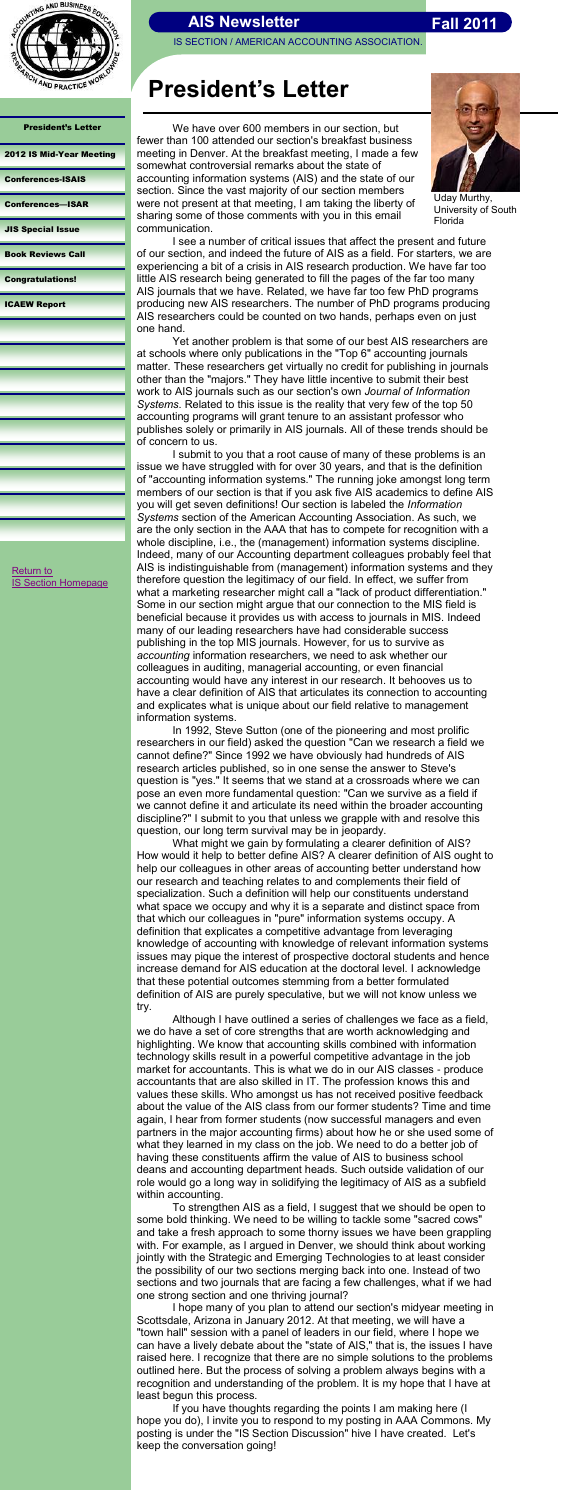

IS SECTION / AMERICAN ACCOUNTING ASSOCIATION.

#### [President's Letter](#page-0-0)

2012 IS Mid-Year Meeting

[Conferences-ISAIS](#page-2-0)

[Conferences](#page-3-0)—ISAR

[JIS Special Issue](#page-4-0)

<span id="page-1-0"></span>[Return to](http://aaahq.org/infosys/index.html)  **[IS Section Homepage](http://aaahq.org/infosys/index.html)** 



[Book Reviews Call](#page-5-0)

[Congratulations!](#page-6-0)

[ICAEW Report](#page-7-0)

### **2012 Information Systems Section Mid-Year Meeting and AIS New Scholar Consortium January 5-7, 2012**

Registration information can be found at: [http://aaahq.org/](http://aaahq.org/meetings/2012IS_online.cfm) [meetings/2012IS\\_online.cfm](http://aaahq.org/meetings/2012IS_online.cfm)

The meeting will be held January 5-7, 2012 at the Doubletree Paradise Valley Resort in the Scottsdale, Arizona. Just prior to the meeting on January 5, there will be a full-day New Scholar Consortium (with a welcome reception on the evening of January 4), and a half-day (afternoon) CPE Workshop on "Fraud examination using data analysis and querying techniques in Microsoft Access." The AIS New Scholar Consortium will be held on January 4-5.

Information about the CPE Workshop on "Fraud examination using data analysis and querying techniques in Microsoft Access" can be found at: [http://aaahq.org/meetings/2012IS\\_WorkshopInfo.cfm](http://aaahq.org/meetings/2012IS_WorkshopInfo.cfm)

Information about the AIS New Scholar Consortium can be found at: [http://](http://aaahq.org/meetings/2012IS_NSCprogram.cfm) [aaahq.org/meetings/2012IS\\_NSCprogram.cfm](http://aaahq.org/meetings/2012IS_NSCprogram.cfm)

Information about the conference hotel can be found at: [http://aaahq.org/](http://aaahq.org/meetings/2012IS_hotel.cfm) [meetings/2012IS\\_hotel.cfm](http://aaahq.org/meetings/2012IS_hotel.cfm)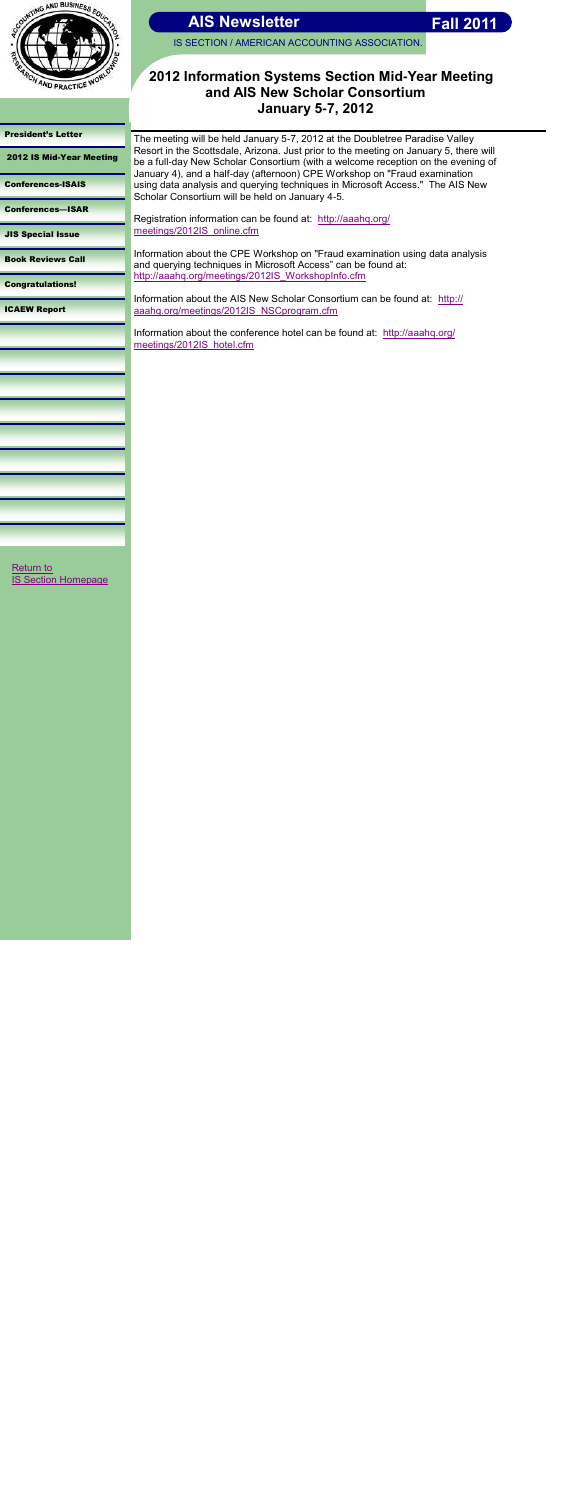

IS SECTION / AMERICAN ACCOUNTING ASSOCIATION.

### [President's Letter](#page-0-0)

#### [2012 IS Mid-Year Meeting](#page-1-0)

Conferences—ISAIS

[Conferences](#page-3-0)—ISAR

[JIS Special Issue](#page-4-0)

The Department of Accounting, University of Melbourne, Australia is pleased to announce the third International Symposium on Accounting Information Systems (ISAIS) commencing in the morning of June 28, followed by a half day on June 29, immediately preceding the annual Accounting and Finance Association of Australia and New Zealand conference (see <http://www.afaanz.org/conferences> for further information).

[Book Reviews Call](#page-5-0)

[Congratulations!](#page-6-0)

[ICAEW Report](#page-7-0)

## **International Symposium on Accounting Information Systems (ISAIS) June 28-29, 2012**

The intent of ISAIS is to provide a global forum for Accounting Information Systems (AIS) researchers to discuss and critique leading edge research in the field. ISAIS is a unification of the AIS Research Symposium (AISRS), the European Conference on AIS (ECAIS), the Asia-Pacific Research Symposium on AIS (APRSAIS), and the International Research Symposium on Accounting Information Systems (IRSAIS). The International Symposium on Accounting Information Systems (ISAIS) is rotated annually between the University of Central Florida (USA), Tilburg University (The Netherlands) and University of Melbourne (Australia).

The Symposium will include a keynote address, research presentations and a panel session. Each presenter will have 30 minutes to present their research, followed by a discussant (10 minutes) and a further 15 minutes will be allocated for questions and discussion. The emphasis will be on a high level of interaction, discussion and debate in a friendly and supportive atmosphere. There will be two awards: one for **Best Paper** and one for **Best Discussant**.

To submit an original research paper, e-mail your complete manuscript to both: Carlin Dowling at [carlin@unimelb.edu.au](mailto:carlin@unimelb.edu.au) and Stewart Leech at [saleech@unimelb.edu.au](mailto:saleech@unimelb.edu.au)

### **Call for Papers**

This is a call for papers for **ISAIS** to be held **June 28-29, 2012** at the University of Melbourne, Australia. ISAIS is particularly interested in interdisciplinary papers that draw from accounting, psychology, cognitive science, behavioral science, economics, computer science, and/or information technology. High-quality, insightful, and theoretically sound studies of any type (action research, archival analysis, behavioral/ experimental, design science, surveys, theory development, etc) are encouraged.

Consistent with the objective of the Symposium to provide opportunities for interaction and debate on leading AIS research, both early papers and papers closer to publication are welcome. All submitted work must however be submitted in the format of a completed paper, and represent original work that has not already been published or accepted for publication in a journal. At least one author for every accepted paper must register for the Symposium and be prepared to present their ideas in person.

[Return to](http://aaahq.org/infosys/index.html)  **[IS Section Homepage](http://aaahq.org/infosys/index.html)** 

> Topics of interest include, but are not limited to: AIS development, business patterns, internal control developments, strategic information systems, cultural influences on AIS, performance evaluation, decision aids, business process reengineering, business process modeling, audit and assurance regarding AIS, continuous auditing and reporting, enterprise resource planning, knowledge management, and XBRL.

> <span id="page-2-0"></span>**Paper Submission Deadline is February 15, 2012. Earlier submissions are encouraged.**

### **ISAIS (Symposium Only) Submissions**

### **ISAIS and IJAIS (Dual Consideration) Submissions**

At the authors' prerogative, submitted papers can also be considered for publication in the *International Journal of Accounting Information Systems*  (IJAIS). These papers should constitute original research that is not currently being considered for publication or has not been previously published elsewhere. For concurrent consideration at both the ISAIS symposium and IJAIS, authors should submit their manuscripts using the IJAIS online submission system at <http://ees.elsevier.com/accinf/default.asp> and e-mail your complete manuscript to both: Carlin Dowling at [carlin@unimelb.edu.au](mailto:carlin@unimelb.edu.au) and Stewart Leech at [saleech@unimelb.edu.au.](mailto:saleech@unimelb.edu.au) The ISAIS (symposium) program chairs will serve as the IJAIS editors on these papers in close collaboration with the IJAIS editor, Professor Andreas Nicolaou. Please clearly specify in your cover letters to IJAIS and ISAIS that your submission is a dual submission and is intended for presentation at ISAIS 2012.

### **Call for Discussants**

If you are interested in participating in the symposium as a discussant of an accepted paper, email your details to Carlin Dowling at [carlin@unimelb.edu.au](mailto:carlin@unimelb.edu.au) and Stewart Leech at [saleech@unimelb.edu.au](mailto:saleech@unimelb.edu.au) by February 15, 2012. Include your name, affiliation, and areas of research expertise.

### **Program Chairs**

Carlin Dowling (The University of Melbourne, Australia) Stewart Leech (The University of Melbourne, Australia)

### **Scientific Committee (TBC)**

Michael Alles (Rutgers, The State University of New Jersey, United States) Colin Fergusson (The University of Melbourne, Australia) Mieke Jans (University of Hasselt, Belgium) Andreas Nicolaou (Bowling Green State University, United States) Steve Sutton (University of Central Florida, United States) Eddy Vaassen (University of Amsterdam, The Netherlands) Carla Wilkin (Monash University, Australia)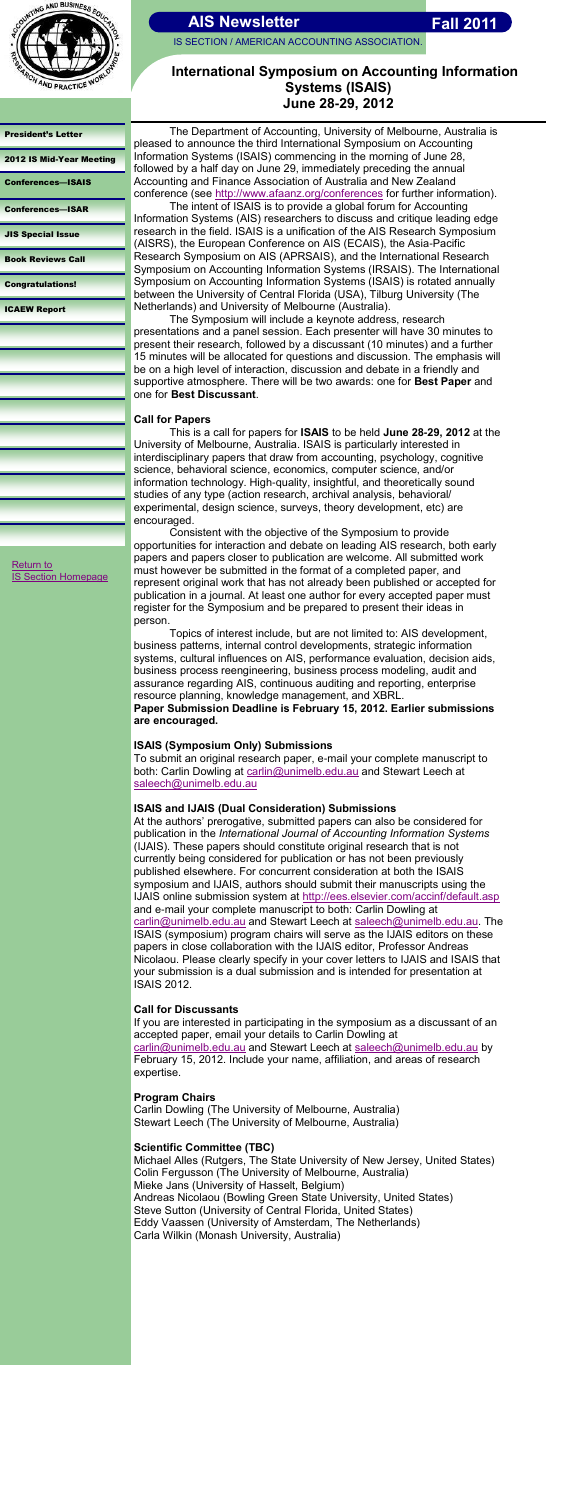IS SECTION / AMERICAN ACCOUNTING ASSOCIATION.

#### [President's Letter](#page-0-0)

| <b>2012 IS Mid-Year Meeting</b> |
|---------------------------------|
|---------------------------------|

[Conferences-ISAIS](#page-2-0)

Conferences—ISAR

[JIS Special Issue](#page-4-0)

[Book Reviews Call](#page-5-0)

[Congratulations!](#page-6-0)

[ICAEW Report](#page-7-0)

# **Conferences—ISAR**

**Call for Papers-ISAR 2010 18th Annual International Symposium on Audit Research Tokyo, Japan June 16-17, 2012**



The 18th annual International Symposium on Audit Research (ISAR) will be held on June 16 and 17, 2012 in Tokyo, Japan. ISAR 2012 is being hosted by Waseda University (the Waseda University Global Center of Excellence) and sponsored by the Ministry of Education, Culture, Sports, Science and Technology. ISAR 2012 will be held at the RIHGA Royal Hotel [\(http://www.rihga.com/tokyo\)](http://www.rihga.com/tokyo) which is located on the Waseda campus with the plenary session held at the Ibuka International Conference Hall. The International Symposium on Audit Research is jointly organized by the University of Southern California, (USA), Maastricht University (Netherlands), the University of New South Wales (Australia), and Nanyang Technological University (Singapore).

### **Scope of Topics**

Papers should be submitted electronically in Adobe Acrobat or Word formats. Papers and, where appropriate, related research instruments must be received no later than **31 January 2012,**  and should be sent to: [papers@isarhq.org.](mailto:papers@isarhq.org)

The scope of ISAR is intended to be broad and includes research papers and panels that deal with economic and behavioral aspects of auditing and assurance. Papers that utilize any of a broad range of research methodologies will be considered. General topics of interest include research relevant to practice issues such as providing assurance services, litigation, regulation and international matters. Judgment and decision making topics can include any aspect relating to auditor behavior, such as professional scepticism, judgment frameworks, incentives, cross-national differences in audit judgments, risk-based audit planning, decision aids, alternative models of evidential reasoning and expertise. Economic-based topics can include national and international issues relating to regulation of audit and assurance services markets, audit quality, auditor choice, and auditor service production.

### **Submission of Papers**

To be eligible for presentation, manuscripts must follow the style guidelines of a major audit research journal such as *Auditing: A Journal of Practice & Theory*. Please pay particular attention to the length requirements – most journals restrict the body of the manuscripts to 20-25 double-spaced pages. Please submit a single document which includes a title page listing author(s) affiliation(s) and the contact author's email address. Accepted papers will not be published in formal proceedings and thus may be submitted to any appropriate journal for publication. Papers that have been accepted for publication should not be submitted.

### <span id="page-3-0"></span>**Paper Submission Deadline and Requirements**

### **Further Information**

If you have questions about paper submission please email to [papers@isarhq.org.](mailto:papers@isarhq.org) For questions about the symposium please contact Ted Mock at [mtmock@ucr.edu.](mailto:mtmock@ucr.edu) Further information is also posted at the ISAR website at [www.isarhq.org](http://www.isarhq.org) where you can also register for email updates.



[Return to](http://aaahq.org/infosys/index.html) 

[IS Section Homepage](http://aaahq.org/infosys/index.html)



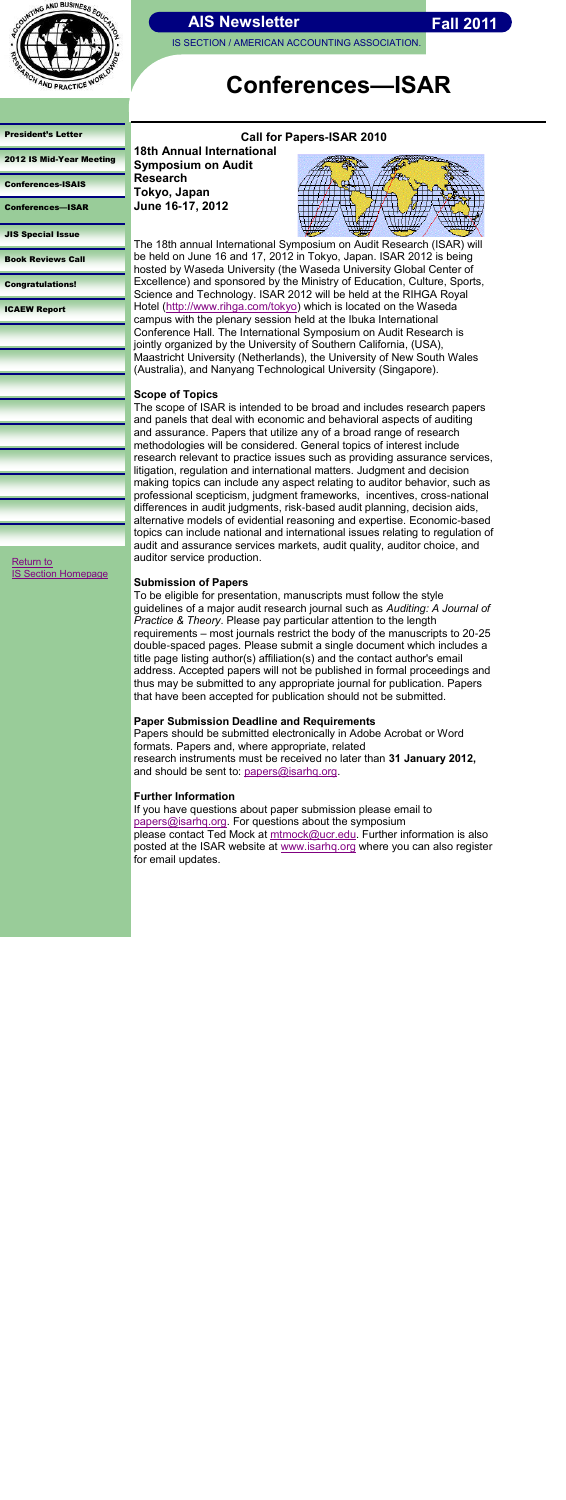

IS SECTION / AMERICAN ACCOUNTING ASSOCIATION.

[President's Letter](#page-0-0) 

[2012 IS Mid-Year Meeting](#page-1-0)

[Conferences-ISAIS](#page-2-0)

[Conferences](#page-3-0)—ISAR

JIS Special Issue

[Book Reviews Call](#page-5-0)

[Congratulations!](#page-6-0)

[ICAEW Report](#page-7-0)

# **JIS Special Issue**

[Return to](http://aaahq.org/infosys/index.html) 

**[IS Section Homepage](http://aaahq.org/infosys/index.html)** 

**CALL FOR PAPERS**

The *Journal of Information Systems* (JIS) is the journal of the Information Systems Section of the American Accounting Association ([www.jisonline.com\).](http://www.jisonline.com) JIS will publish a special section in the Fall 2012 issue entitled "IT Governance, Risk and Value." Enterprise governance of information technology has become an important area of concern in practice and academia, given the significance of investment in IT and the role of IT in risk management and value adding processes. Literature reviews published recently in JIS touch on different aspects of IT Governance, Risk and Value.

The Special Issue will combine academic research papers with contributions from leaders in the professional community. Examples of topics for the Special Issue include:

- IT risk management strategies, decision rights and decision making in organizations
	- Governance, risk and value frameworks
- Technology to support Governance, Risk, Compliance and Value
- **Behavioral aspects of IT Governance, Risk and Value**
- Auditing of Governance, Risk and Value
- The relationship of IT Governance and control environments including Sarbanes-Oxley
- Capital market impacts of Governance, Risk and Value decisions by enterprises
- IT Governance in government, not-for-profit and international settings
- Relationship between corporate governance and IT governance • Determination of risk in the IT environment
- **Business/IT alignment and IT governance**
- Outsourcing and IT governance
- Implementation of IT Governance, Risk Management and Value Adding
- Process maturity and governance
- Governance over privacy
- Process mining
- Role of service management and Governance, Risk Management and Value Adding
- **Enterprise and national culture and success of IT governance**
- Managing governance with virtual organizations and virtual and cloud technologies

Submit the paper proposals using the guidelines for regular JIS journal submissions at [www.jisonline.com](http://www.jisonline.com)

All research methods are welcome, including review, analytical, archival, design science, behavioral, qualitative, field and case study.

<span id="page-4-0"></span>The editor of the special section is Roger Debreceny, Shidler College Distinguished Professor of Accounting, School of Accountancy, Shidler College of Business, University of Hawai"i at Manoa. Email: [rogersd@hawaii.edu](mailto:rogersd@hawaii.edu) [roger@debreceny.com](mailto:roger@debreceny.com)

Submissions for the special issue are due on **December 31, 2011**. Earlier submission is encouraged.

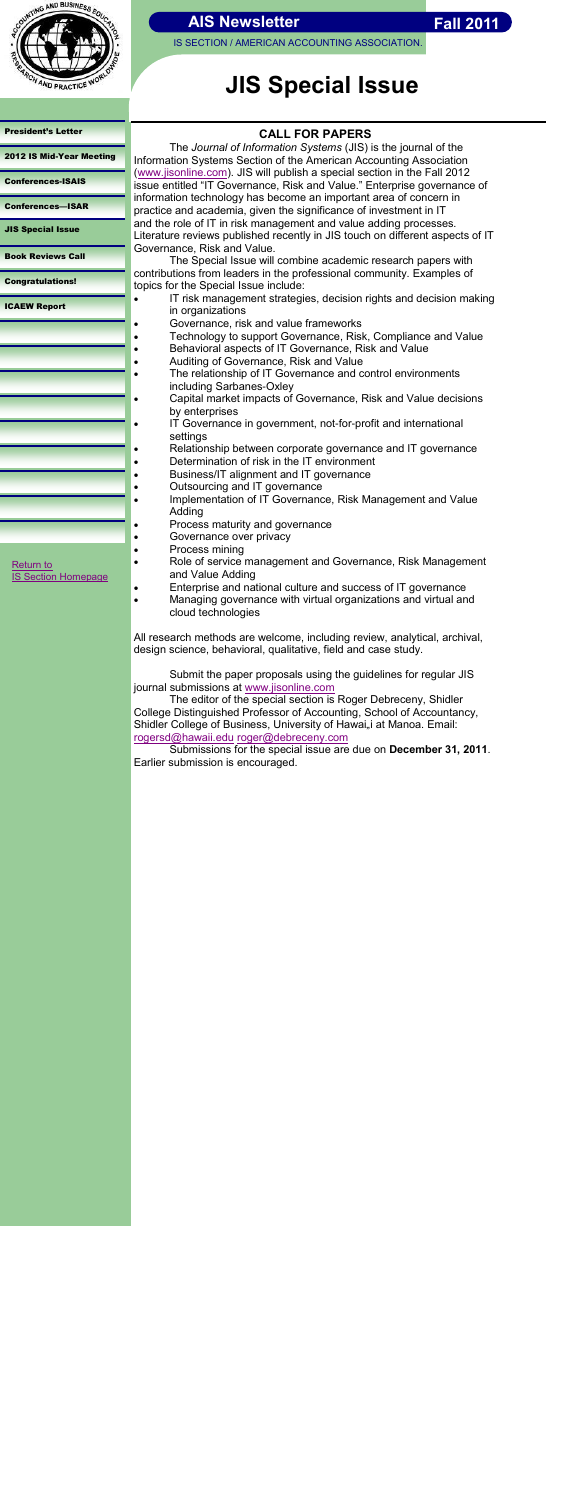



[President's Letter](#page-0-0) 

[2012 IS Mid-Year Meeting](#page-1-0)

[Conferences-ISAIS](#page-2-0)

[Conferences](#page-3-0)—ISAR

[JIS Special Issue](#page-4-0)

Book Reviews Call

[Congratulations!](#page-6-0)

[ICAEW Report](#page-7-0)

# **Book Reviews Call**

The IS section seeks book reviews for publication in *Journal of Information Systems* (JIS). If you are interested in contributing, please contact Rob Pinsker at [rpinsker@fau.edu.](mailto:rpinsker@fau.edu)

<span id="page-5-0"></span>[Return to](http://aaahq.org/infosys/index.html)  [IS Section Homepage](http://aaahq.org/infosys/index.html)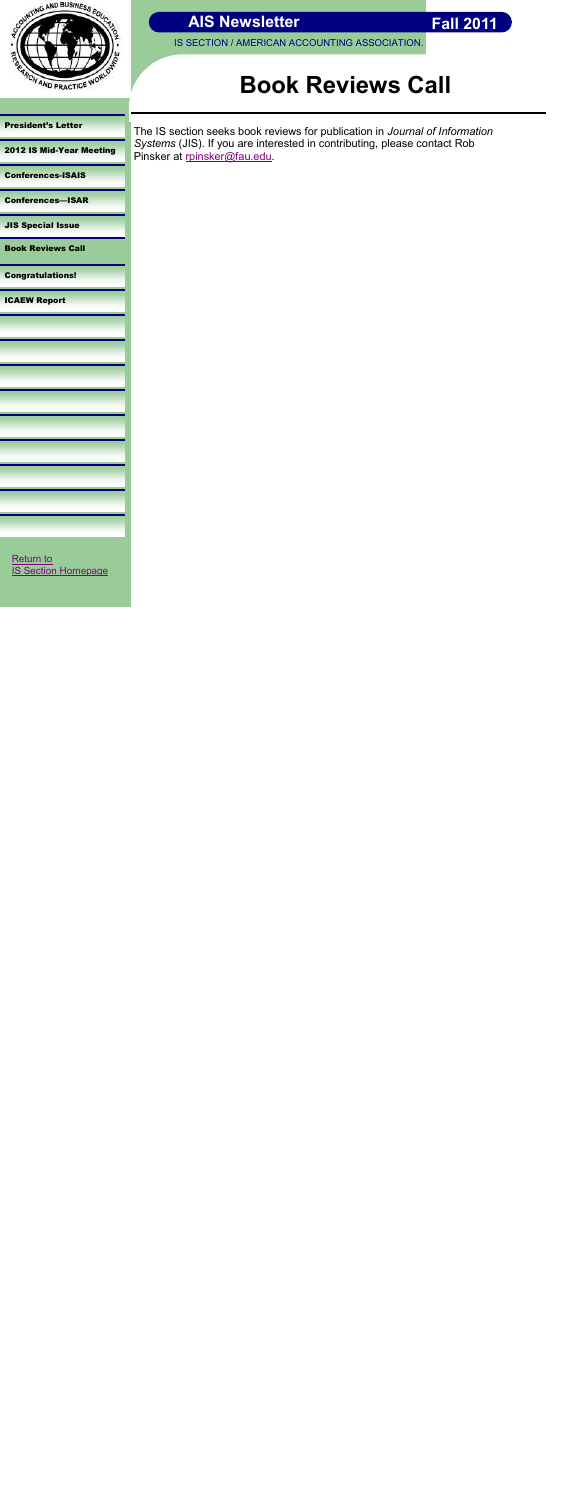

IS SECTION / AMERICAN ACCOUNTING ASSOCIATION.

#### [President's Letter](#page-0-0)

[2012 IS Mid-Year Meeting](#page-1-0)

[Conferences-ISAIS](#page-2-0)

[Conferences](#page-3-0)—ISAR

[JIS Special Issue](#page-4-0)

[Book Reviews Call](#page-5-0)

Congratulations!

[ICAEW Report](#page-7-0)

# **Congratulations!**

Jim Hunton received the Mee Prize at Bentley University. More information about this prestigious award is available at: <http://www.bentley.edu/> and <http://www.bentley.edu/newsroom/master-ledger-domain>

Congratulations to all members mentioned in the August 2011 *Issues in Accounting Education*'s academia ranking of researchers.

Congratulations to Brad Tuttle who will be an Associate Editor for *Accounting Horizons* beginning in June 2012. He would like to see manuscripts dealing with systems topics that would be of general interest to the broader AAA membership. He urges everyone to take advantage of having an AIS person on the editorial team.

<span id="page-6-0"></span>[Return to](http://aaahq.org/infosys/index.html)  **[IS Section Homepage](http://aaahq.org/infosys/index.html)** 

Long-time member of the IS Section, Dr. L. Murphy Smith, was selected to be the David and Ashley Dill Distinguished Professor of Accounting at Murray State University. He previously served on the faculty at Texas A&M University, the University of Mississippi and Louisiana Tech University. His academic record includes numerous research articles, books and monographs, academic conference presentations and research grants. Smith is in the top one percent of authors by downloaded articles on the Social Sciences Research Network. In addition to being widely published in professional journals, Smith's work has been cited in various news media, including *Fortune*, *USA Today* and *The Wall Street Journal*. Smith has received numerous recognitions for teaching and research, such as the American Accounting Association Strategic and Emerging Technology Section's Outstanding Researcher and Outstanding Accounting Educator awards, the Association of Government Accountants Authors Award, and the Outstanding Educator Award from the Texas Society of CPAs. Smith's extensive research on ethics led to his being asked to provide testimony at a U.S. Congressional Hearing regarding accounting and business ethics.